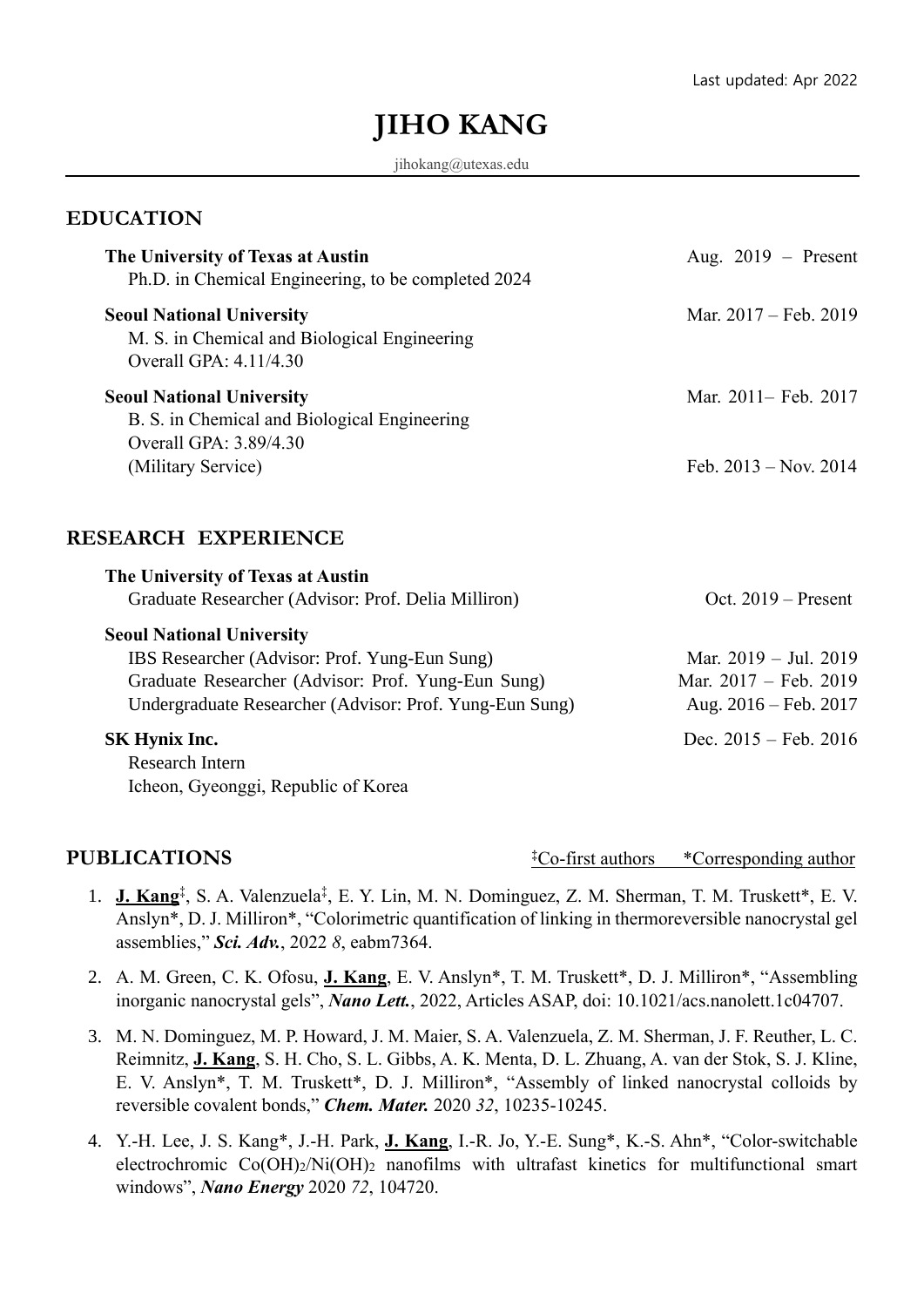- 5. M. Kim‡ , J. M. Yoo‡ , C.-Y. Ahn‡ , J.-H. Jang, Y. J. Son, H. Shin, **J. Kang**, Y. S. Kang, S. J. Yoo, K.- S. Lee\*, Y.-E. Sung\*, "Rational generation of Fe-N<sup>x</sup> active sites in Fe-N-C electrocatalysts facilitated by Fe-N coordinated precursors for the oxygen reduction reaction", *ChemCatChem* 2019 *11*, 1–8.
- 6. J. S. Kang‡ , **J. Kang‡** , and Y.-E. Sung\*, "Recent progress on design and synthesis of nitrides for mesoscopic and perovskite solar cells", *ChemSusChem* (Invited Review), 2019 *12*, 772-786.
- 7. J. S. Kang‡ , **J. Kang‡** , J. Chae‡ , Y. J. Son, J. Jeong, J. Kim, J.-Y. Kim, S. H. Kang, K.-S. Ahn\*, Y.-E. Sung\*, "Vapor-deposited tungsten carbide nano-dendrites as sulfur-tolerant electrocatalysts for quantum dot-sensitized solar cells", *Journal of Electrochemical Society*, 2018 *165*, H954-H961.
- 8. J. S. Kang‡ , **J. Kang‡** , D. Y. Chung‡ , Y. J. Son, S. Kim, S. Kim, J. Kim, J. Jeong, M. J. Lee, H. Shin, S. Park, S. J. Yoo, M. J. Ko, J. Yoon, and Y.-E. Sung\*, "Tailoring the porosity of MOF-derived N-doped carbon electrocatalysts for highly efficient solar energy conversion", *Journal of Materials Chemistry A*, 2018 *6*, 20170-20183.
- 9. J. Kim‡ , J. S. Kang‡ , J. Jeong, Y. J. Son, M. J. Lee, **J. Kang**, A. Lim, H. S. Park\*, Y.-E. Sung\*, "Electrochemically synthesized nanostructured iron carbide/carbon composite as a low-cost counter electrode for dye-sensitized solar cells", *Journal of Power Sources* 2018 *396*, 213-219.
- 10. J. S. Kang‡ , J. Kim‡ , J. S. Kim, K. Nam, H. Jo, Y. J. Son, **J. Kang**, J. Jeong, H. Choe\*, T.-H. Kwon\*, Y.-E. Sung\*, "Electrochemically synthesized mesoscopic nickel oxide films as photocathodes for dye-sensitized solar cells", *ACS Applied Energy Materials* 2018 *1*, 4178-4185.
- 11. J. S. Kang‡ , J. Kim‡ , J.-Y. Kim, M. J. Lee, **J. Kang**, Y. J. Son, J. Jeong, S. H. Park, M. J. Ko\*, and Y.-E. Sung\*, "Highly efficient bifacial dye-sensitized solar cells employing polymeric counter electrodes", *ACS Applied Materials & Interfaces* 2018 *10*, 8611-8620.
- 12. Y. J. Son‡ , J. S. Kang‡ , J. Yoon, J. Kim, J. Jeong, **J. Kang**, M. J. Lee, H. S. Park\*, and Y.-E. Sung\*, "Influence of TiO<sup>2</sup> particle size on dye-sensitized solar cells employing organic sensitizer and cobalt (III/II) redox electrolyte", *The Journal of Physical Chemistry C* 2018 *122*, 7051-7060.

## **CONFERENCE PRESENTATIONS**

- 1. **J. Kang**, S. A. Valenzuela, E. Lin, M. N. Dominguez, Z. M. Sherman, T. M. Truskett, E. V. Anslyn, D. J. Milliron, "Colorimetric quantification of linking in thermoreversible nanocrystal gel assemblies" *American Chemical Society (ACS) Spring 2022*, Mar. 20 –24, San Diego, CA. Oral presentation.
- 2. **J. Kang**, J. S. Kang, J. Chae, K.-S. Ahn\*, and Y.-E. Sung\*, "RF sputtered tungsten carbide nanodendrites as sulfur poisoning tolerant electrocatalysts for quantum dot-sensitized solar cells" *2018 Fall Meeting and Conference of the Korean Electrochemical Society (KECS)*, Yeosu, Republic of Korea. Nov.  $1 - 3$ , 2018. Poster presentation.
- 3. **J. Kang**, J. S. Kang, D. Y. Chung, Y. J. Son, S. Kim, S. Kim, J. Kim, J. Jeong, and Y.-E. Sung\*, "Porosity-tailored MOF-derived N-doped carbon as high-performance electrocatalysts for mesoscopic solar cells." *The Europe-Korea Conference on Science and Technology*, Glasgow, United Kingdom. Oct. 19 – 24, 2018. Poster presentation.
- 4. J. Kim, J. S. Kang, M. J. Lee, Y. J. Son, J. Jeong, **J. Kang**, and Y.-E. Sung\*, "Electrochemical synthesis of nanoporous tungsten carbide as efficient counter electrodes for dye-sensitized solar cells (DSCs)." *Asian Conference on Electrochemical Power sources (ACEPS-9)*, Gyeongju, Republic of Korea. Aug. 20 – 23, 2017. Poster presentation.